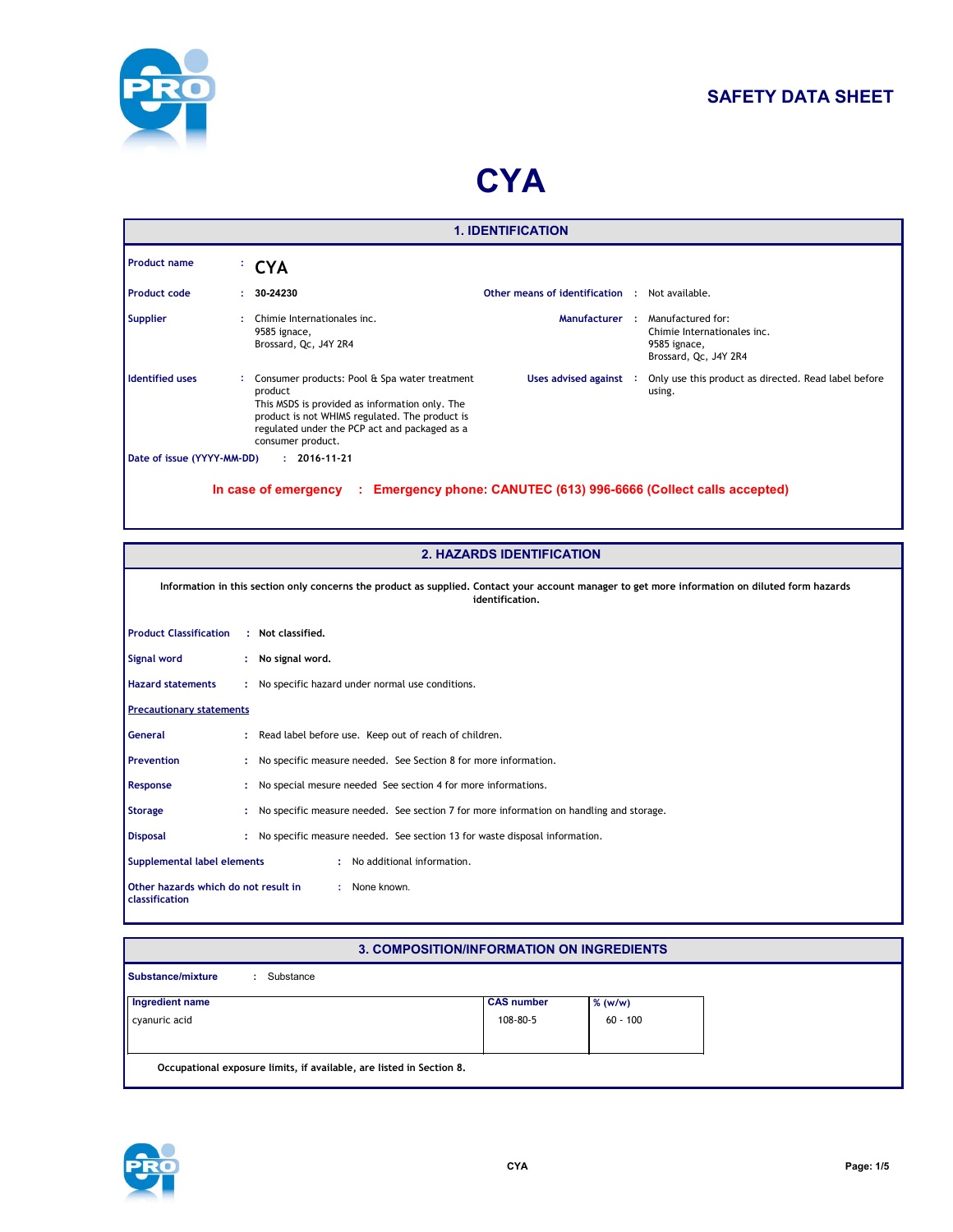# **4. FIRST AID MEASURES**

| Description of required first aid measures |                                                                                                                                                                  |
|--------------------------------------------|------------------------------------------------------------------------------------------------------------------------------------------------------------------|
| Eye contact                                | In case of contact with eyes, flush with fresh water. Check for and remove any contact lenses. Continue rinsing. Get medical attention if<br>irritation persist. |
| <b>Skin contact</b>                        | In case of irritation, rinse with water. Get medical attention if irritation persist.                                                                            |
| Ingestion                                  | Rinse mouth with water. Do not induce vomiting unless directed to do so by medical personnel. Get medical attention if symptoms occur.                           |
| <b>Inhalation</b>                          | Move victim to fresh air and keep at rest in a position comfortable for breathing. Get medical attention if symptoms occur.                                      |
|                                            | Most important symptoms/effects, acute and delayed                                                                                                               |
| Eye contact                                | No specific symptoms under normal use conditions.                                                                                                                |
| <b>Skin contact</b>                        | No specific symptoms under normal use conditions.                                                                                                                |
| Ingestion                                  | No specific symptoms under normal use conditions.                                                                                                                |
| <b>Inhalation</b>                          | No specific symptoms under normal use conditions.                                                                                                                |
| Notes to physician                         | Treat symptomatically. Contact poison treatment specialist immediately if large quantities have been ingested or inhaled.                                        |
| See toxicological information (Section 11) |                                                                                                                                                                  |

|                                                      | <b>5. FIRE-FIGHTING MEASURES</b>                                                                                                                                                                |
|------------------------------------------------------|-------------------------------------------------------------------------------------------------------------------------------------------------------------------------------------------------|
| <b>Extinguishing media</b>                           |                                                                                                                                                                                                 |
| Suitable extinguishing media                         | Use an extinguishing agent suitable for the surrounding fire.                                                                                                                                   |
| Unsuitable extinguishing media                       | None known.                                                                                                                                                                                     |
| Specific hazards arising from the<br>chemical        | No specific fire or explosion hazard.                                                                                                                                                           |
| Hazardous thermal decomposition products             | Decomposition products may include the following materials:<br>carbon dioxide<br>carbon monoxide<br>nitrogen oxides                                                                             |
| Special fire-fighting procedures                     | Promptly isolate the scene by removing all persons from the vicinity of the incident if there is a fire. No action should be taken<br>involving any personal risk or without suitable training. |
| Special protective equipment for fire-<br>  fighters | Fire-fighters should wear appropriate protective equipment and self-contained breathing apparatus (SCBA) with a<br>full face-piece operated in positive pressure mode.                          |

#### **6. ACCIDENTAL RELEASE MEASURES**

| <b>Personal precautions</b> | No action shall be taken involving any personal risk or without suitable training. Evacuate surrounding areas. Keep unnecessary and<br>unprotected personnel from entering. Do not touch or walk through spilled material. Initiate spill response procedures if required. |
|-----------------------------|----------------------------------------------------------------------------------------------------------------------------------------------------------------------------------------------------------------------------------------------------------------------------|
| <b>Personal protection</b>  | Put on appropriate personal protective equipment (see Section 8).                                                                                                                                                                                                          |
| <b>Cleaning method</b>      | Contain and collect spillage with non-combustible, absorbent material e.g. sand, earth, vermiculite or diatomaceous earth and place in<br>container for disposal according to local regulations (see Section 13). Use a water rinse for final clean-up.                    |

|                                | <b>7. HANDLING AND STORAGE</b>                                                                                                                                                                                                                                                                                                                                                                                   |
|--------------------------------|------------------------------------------------------------------------------------------------------------------------------------------------------------------------------------------------------------------------------------------------------------------------------------------------------------------------------------------------------------------------------------------------------------------|
| <b>Handling</b>                | Eating, drinking and smoking should be prohibited in areas where this material is handled, stored and processed. Workers should wash hands<br>and face before eating, drinking and smoking. Remove contaminated clothing and protective equipment before entering eating areas. See<br>Section 8 for additional information on hygiene measures.                                                                 |
| Storage and<br>Incompatibility | Store in accordance with local regulations. Keep container tightly closed and sealed until ready for use. Containers that have been opened<br>must be carefully resealed and kept upright to prevent leakage. Do not store in unlabeled containers. Use appropriate containment to avoid<br>environmental contamination. Keep out of reach of children. Store away from incompatible materials (see Section 10). |

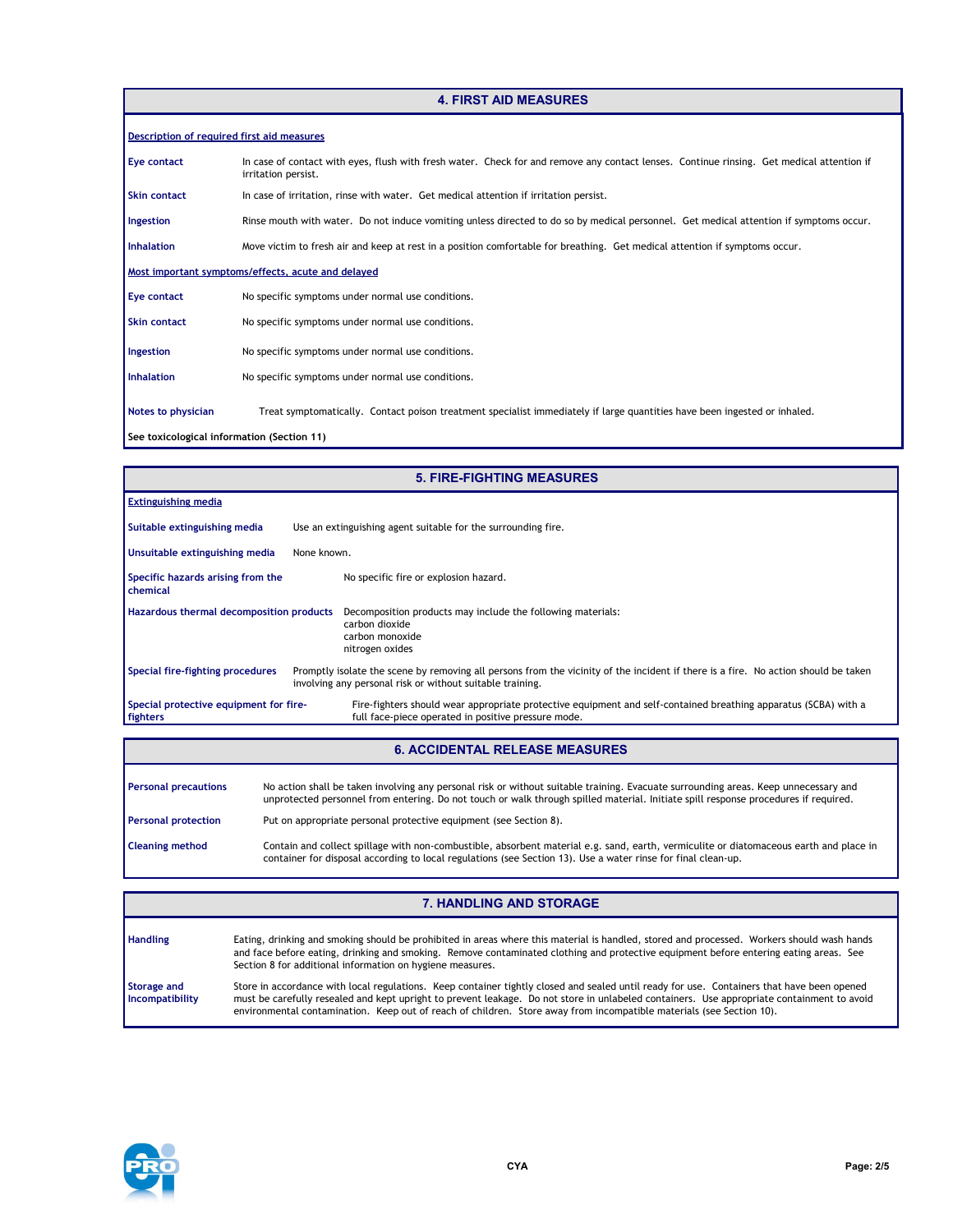# **8. EXPOSURE CONTROLS/PERSONAL PROTECTION**

| Occupational exposure limits     |                 |                                                                                                                                             |  |
|----------------------------------|-----------------|---------------------------------------------------------------------------------------------------------------------------------------------|--|
| Ingredient name                  |                 | <b>Exposure limits</b>                                                                                                                      |  |
| cyanuric acid                    |                 | AIHA WEEL (United States, 10/2011).<br>TWA: 5 mg/m <sup>3</sup> 8 hours. Form: Respirable<br>TWA: 10 mg/m <sup>3</sup> 8 hours. Form: Total |  |
| Appropriate engineering controls | this product.   | Good general ventilation should be sufficient to control worker exposure to airborne contaminants that could arise from the use if          |  |
| Individual protection measures   |                 |                                                                                                                                             |  |
| <b>Eye/face protection</b>       | use conditions. | Continued or intense exposures might required to wear safety glasses. No specific protective equipment required under normal                |  |
| <b>Hands and Body protection</b> |                 | No specific protective equipment required under normal use conditions.                                                                      |  |
| <b>Respiratory protection</b>    |                 | It is suggested to wear dust-protection mask for prolonged or intense exposures.                                                            |  |

#### **9. PHYSICAL AND CHEMICAL PROPERTIES**

| <b>Physical state</b>                        | Solid. [Granular solid.] | pH                      | 4.5 [Conc. $(\% w/w)$ : 1%]      | <b>Flash point</b>           | [Product does not sustain]<br>combustion.] |
|----------------------------------------------|--------------------------|-------------------------|----------------------------------|------------------------------|--------------------------------------------|
| Color                                        | White.                   | <b>Relative density</b> | 1.75                             | <b>Melting point</b>         | 320°C (608°F)                              |
| Odor                                         | Odorless.                | <b>Viscosity</b>        | Not available.                   | <b>Boiling point</b>         | Not available.                             |
| Odor threshold                               | Not available.           | Vapor pressure          | Not available.                   | Fire point                   | : Not available.                           |
| Solubility in water<br>÷.                    | Not available.           | Vapor density<br>÷.     | Not available.                   | <b>Evaporation rate</b><br>÷ | Not available.                             |
| <b>Decomposition temperature</b>             | Not available.           |                         | <b>Auto-ignition temperature</b> | Not available.<br>и.         |                                            |
| Partition coefficient: n-octanol/<br>water   | Not available.<br>٠      |                         | Flammability (solid, gas)        | Not available.<br>÷          |                                            |
| Lower and upper explosive (flammable) limits |                          | Not available.          |                                  |                              |                                            |

#### **10. STABILITY AND REACTIVITY**

| Reactivity                                |                        | No specific test data related to reactivity available for this product or its ingredients.           |
|-------------------------------------------|------------------------|------------------------------------------------------------------------------------------------------|
| <b>Chemical stability</b>                 | The product is stable. |                                                                                                      |
| Incompatible materials                    | No specific data.      |                                                                                                      |
| <b>Conditions to avoid</b>                | No specific data.      |                                                                                                      |
| <b>Possibility of hazardous reactions</b> |                        | Under normal conditions of storage and use, hazardous reactions will not occur.                      |
| Hazardous decomposition products          |                        | Under normal conditions of storage and use, hazardous decomposition products should not be produced. |

#### **11. TOXICOLOGICAL INFORMATION**

| <b>Route of exposure</b>       |                                       | Routes of entry anticipated: Oral, Inhalation.<br>Routes of entry not anticipated: Dermal. |                |                 |                                                   |
|--------------------------------|---------------------------------------|--------------------------------------------------------------------------------------------|----------------|-----------------|---------------------------------------------------|
|                                | <b>Potential acute health effects</b> |                                                                                            |                | <b>Symptoms</b> |                                                   |
| <b>Eye contact</b>             |                                       | No known significant effects or critical hazards.                                          |                |                 | No specific symptoms under normal use conditions. |
| <b>Skin contact</b>            |                                       | No known significant effects or critical hazards.                                          |                |                 | No specific symptoms under normal use conditions. |
| Ingestion                      |                                       | No known significant effects or critical hazards.                                          |                |                 | No specific symptoms under normal use conditions. |
| <b>Inhalation</b>              |                                       | No known significant effects or critical hazards.                                          |                |                 | No specific symptoms under normal use conditions. |
| <b>Toxicity data</b>           |                                       |                                                                                            |                |                 |                                                   |
| <b>Product/ingredient name</b> |                                       | <b>Result</b>                                                                              | <b>Species</b> | <b>Dose</b>     | <b>Exposure</b>                                   |

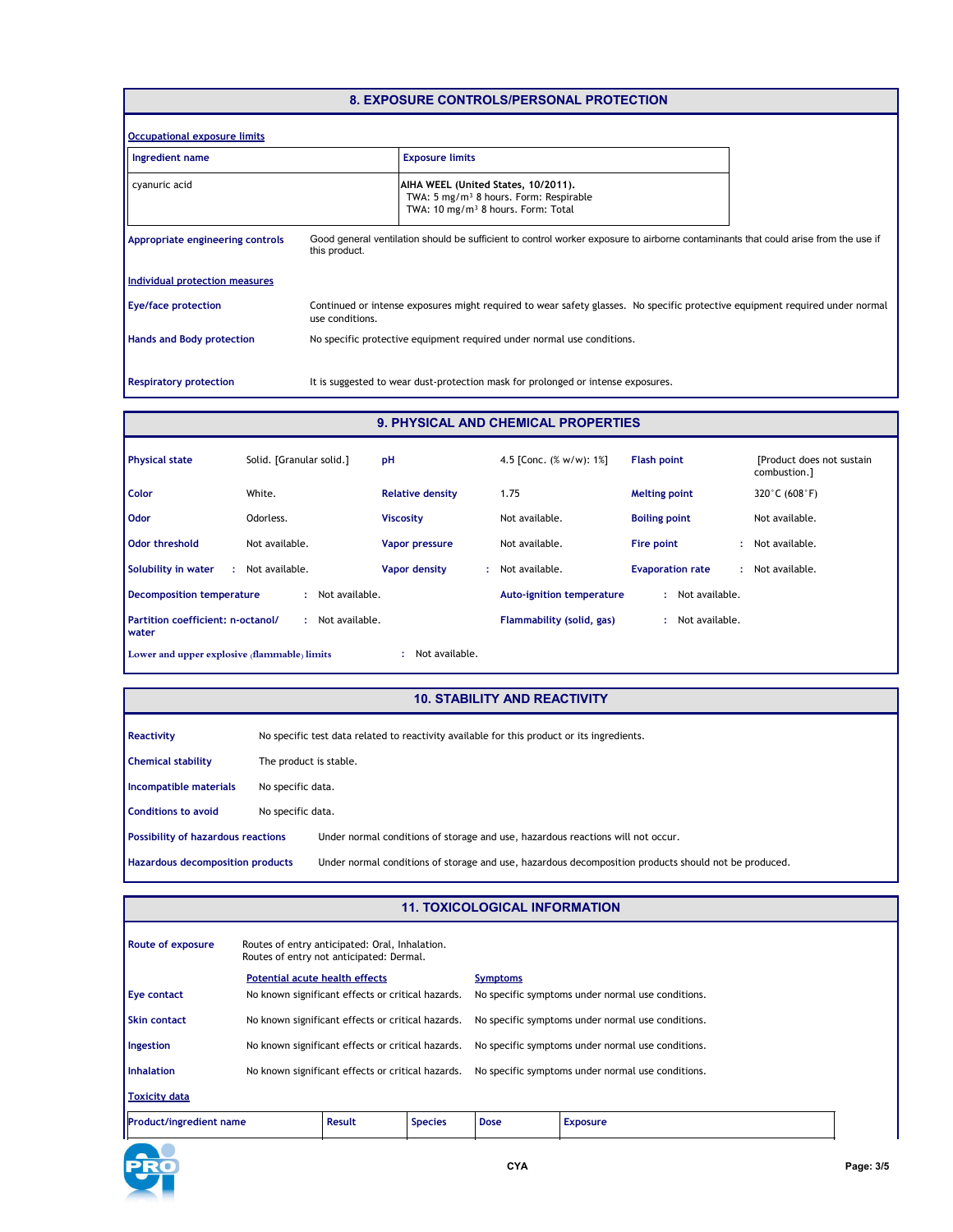| cyanuric acid                        |                                                   | LD50 Dermal<br>LD50 Oral                          | Rabbit<br>Rat | >5000 mg/kg<br>7700 mg/kg |  |  |
|--------------------------------------|---------------------------------------------------|---------------------------------------------------|---------------|---------------------------|--|--|
| Information on toxicological effects |                                                   |                                                   |               |                           |  |  |
| Mutagenicity                         |                                                   | No known significant effects or critical hazards. |               |                           |  |  |
| <b>Teratogenicity</b>                |                                                   | No known significant effects or critical hazards. |               |                           |  |  |
| <b>Developmental effects</b>         | No known significant effects or critical hazards. |                                                   |               |                           |  |  |
| <b>Fertility effects</b>             | No known significant effects or critical hazards. |                                                   |               |                           |  |  |
| <b>Sensitization</b>                 | Not available.                                    |                                                   |               |                           |  |  |
| <b>Carcinogenicity</b>               |                                                   | No known significant effects or critical hazards. |               |                           |  |  |
|                                      |                                                   |                                                   |               |                           |  |  |

#### **12. ECOLOGICAL INFORMATION**

| <b>Ecotoxicity data</b>        |  |                                  |                                      |                 |
|--------------------------------|--|----------------------------------|--------------------------------------|-----------------|
| <b>Product/ingredient name</b> |  | Result                           | <b>Species</b>                       | <b>Exposure</b> |
| cyanuric acid                  |  | Acute EC50 620 mg/l              | Algae - Selenastrum<br>capricornutum | 72 hours        |
|                                |  | Acute EC50 >1000 ppm Fresh water | Daphnia - Daphnia magna              | 48 hours        |
|                                |  | Acute LC50 >100 mg/l             | Fish - Oryzias latipes               | 96 hours        |
|                                |  | Acute LC50 0.62 ppm Fresh water  | Fish - Lepomis macrochirus           | 96 hours        |

### **13. DISPOSAL CONSIDERATIONS**

**Disposal methods** Dispose content and container in accordance with local, regional and national regulation in force.

|                                  |                          |                                                                      | <b>14. TRANSPORT INFORMATION</b>                   |               |                    |
|----------------------------------|--------------------------|----------------------------------------------------------------------|----------------------------------------------------|---------------|--------------------|
|                                  | <b>UN number</b>         | UN proper shipping name                                              | <b>Transport hazard class</b><br>(e <sub>s</sub> ) | Packing group | <b>TDG Placard</b> |
| <b>TDG Classification</b>        | Not regulated.<br>$\sim$ |                                                                      | $\overline{\phantom{a}}$                           |               |                    |
|                                  |                          |                                                                      |                                                    |               |                    |
| <b>Additional</b><br>information |                          | See shipping documents for specific information on DOT, IMDG or IATA |                                                    |               |                    |

#### **15. REGULATORY INFORMATION**

| <b>13. REGULATURT INFORMATION</b>                              |                                        |  |  |  |  |
|----------------------------------------------------------------|----------------------------------------|--|--|--|--|
| <b>Canadian lists</b>                                          |                                        |  |  |  |  |
| <b>Canadian NPRI</b>                                           | None of the components are listed.     |  |  |  |  |
| <b>CEPA Toxic substances</b>                                   | None of the components are listed.     |  |  |  |  |
| <b>Canada inventory</b>                                        | All components are listed or exempted. |  |  |  |  |
| <b>International lists</b>                                     |                                        |  |  |  |  |
| <b>United States</b><br>All components are listed or exempted. |                                        |  |  |  |  |

| <b>16. OTHER INFORMATION</b>                                          |                                            |        |  |  |
|-----------------------------------------------------------------------|--------------------------------------------|--------|--|--|
| Hazardous Material Information System (U.S.A.)                        | <b>Health Hazard</b><br><b>Fire Hazard</b> | 0      |  |  |
|                                                                       | Reactivity<br><b>Personal Protection</b>   | 0<br>в |  |  |
| $: 2016 - 11 - 21$<br>Date of issue/Date of revision (YYYY-MM-<br>DD) |                                            |        |  |  |
| <b>Regulatory Affairs Department</b><br><b>Prepared by</b><br>÷       |                                            |        |  |  |



٦